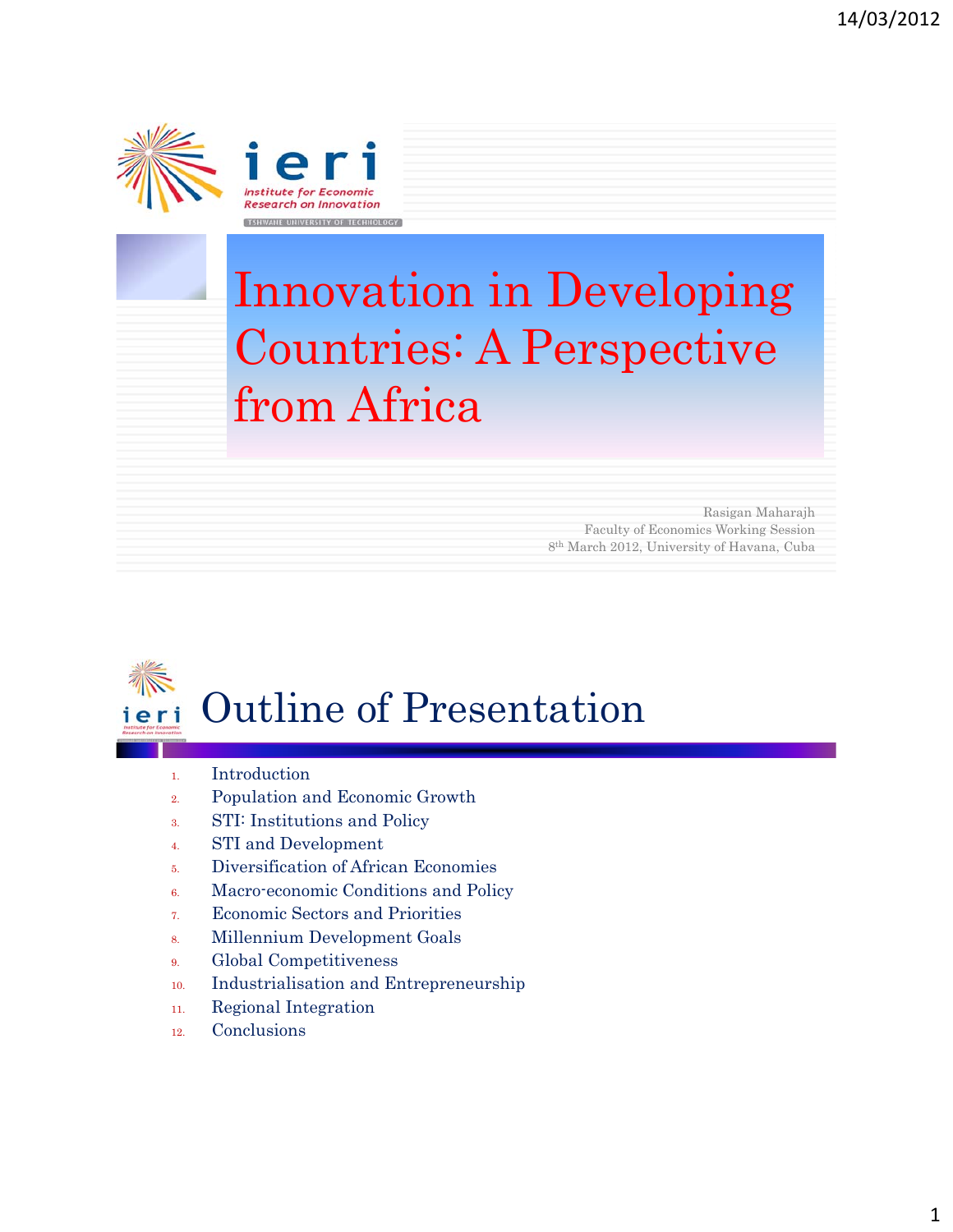

- Economic growth development programmes seek to improve the quality of life of the general population
- **□** Rising rates of change
	- $\Box$  unaccompanied by any significant improvement in most of the indicators of human development & 'jobless growth'
- Growing gap between Africa, & especially sub-Saharan Africa, and most of the rest of the world in the evolution of economic systems and the ensuing trading and investment patterns
- Entrenching the decoupling of economic growth and human development within the structure of most African economies

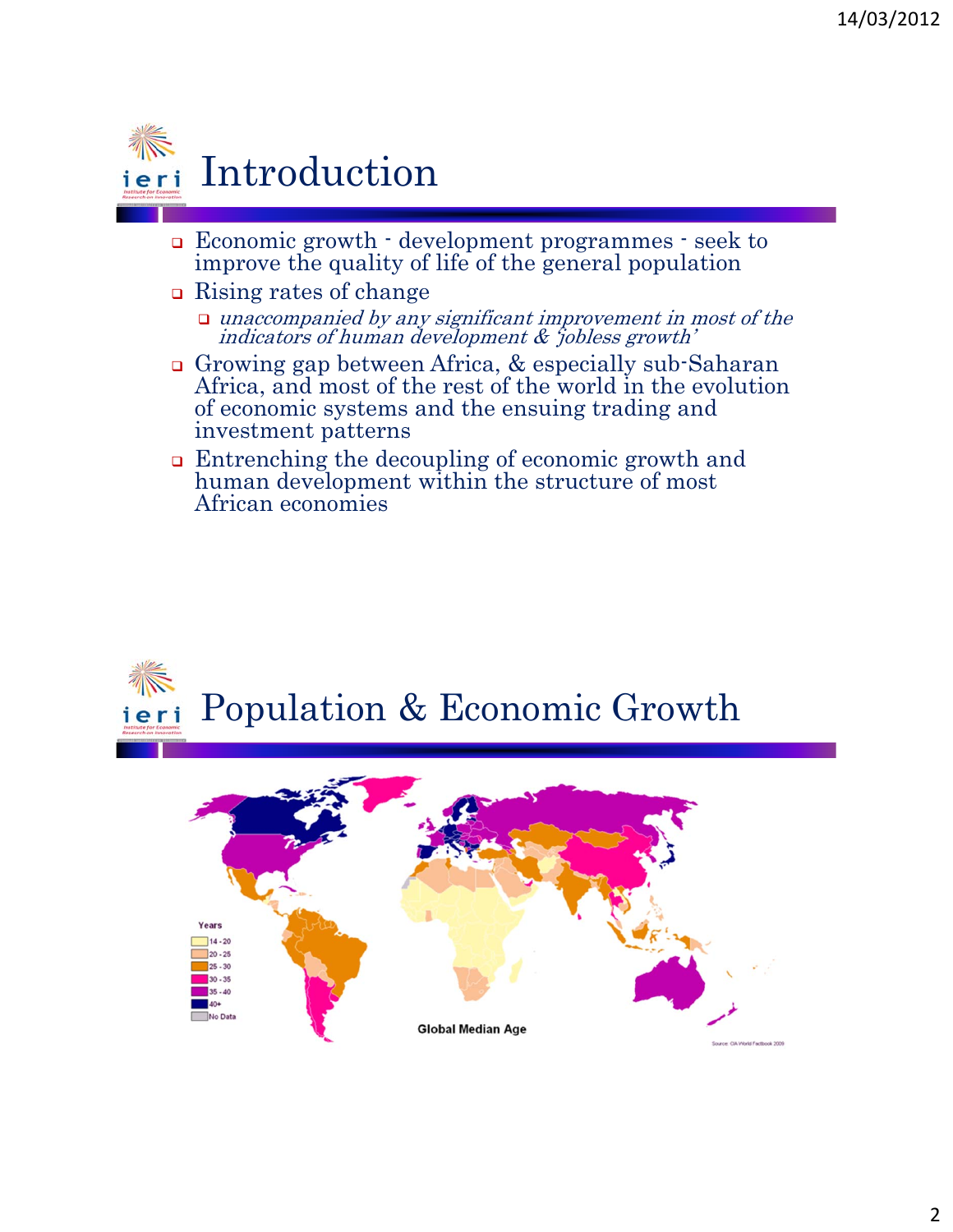

- Traditional definitions limit the scope of Policies by constraining Institutions
- Complex interdependencies underpin NSI's
- Dangers of isolated indicators
- Uneven spread of STI institutions across the continent
- **□** High degree (sic) of differentiation



- Classical: Smith, List, & Marx
- Evolutionary Economics: Solow's (1956), Nelson and Winter (1982), Dosi et al (1988), Lundvall (1992), & Freeman (1993)
- STI can serve to entrench current structures
- Counterfactual requirement of the recognition of historical and structural specificities (NSI)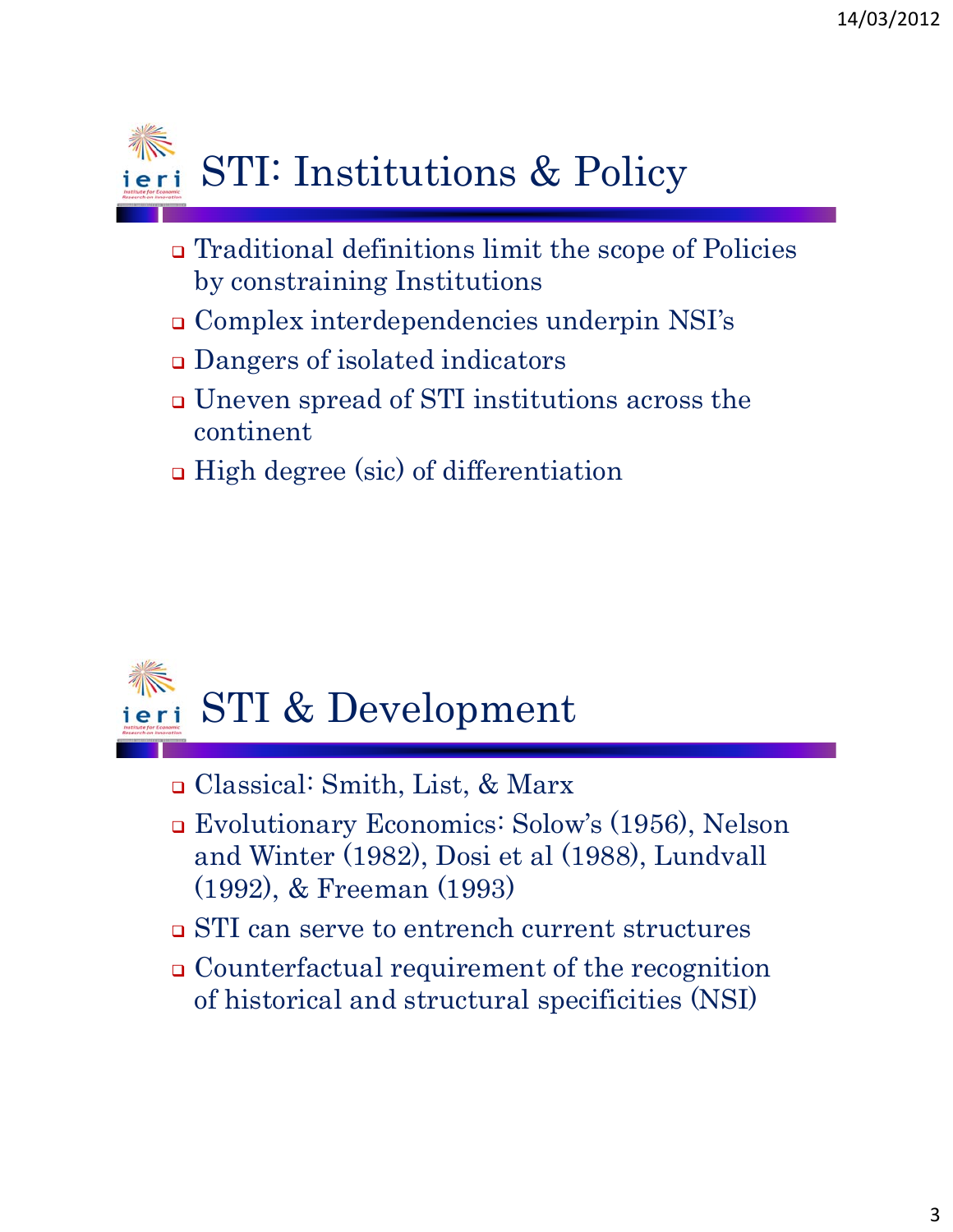## Proportion of all Scientific Papers published in 2001



Source: worldmaper data-ii-science research

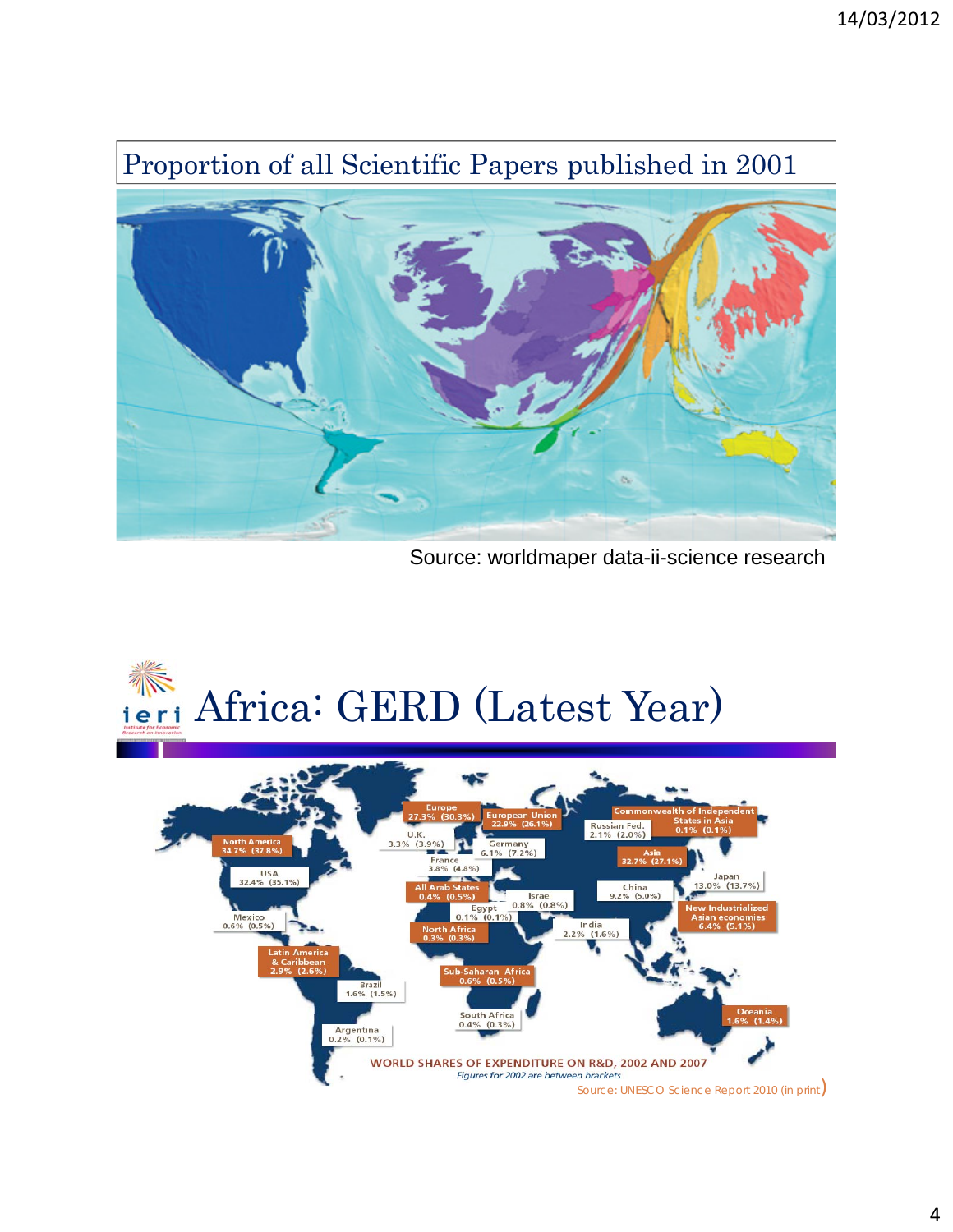



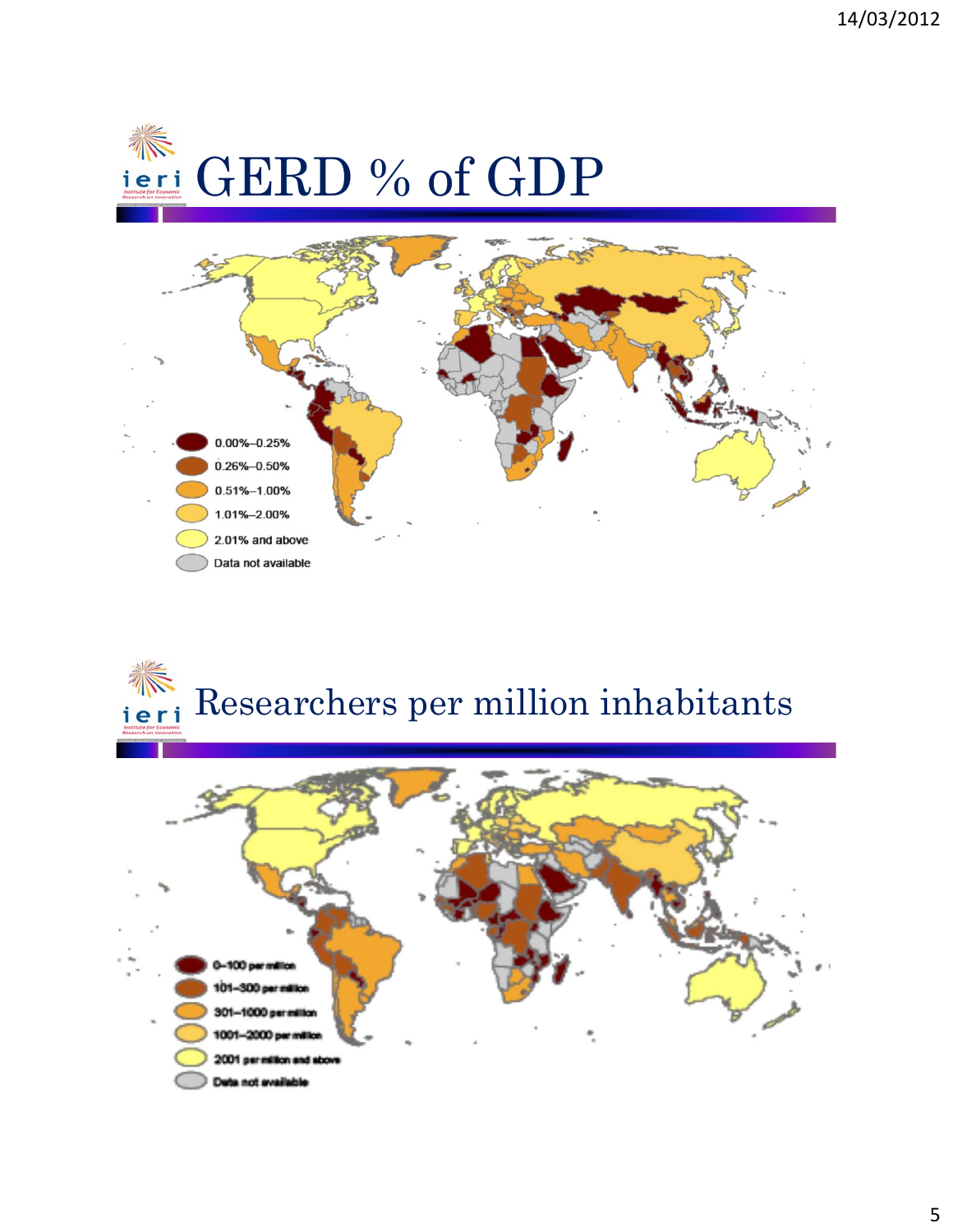





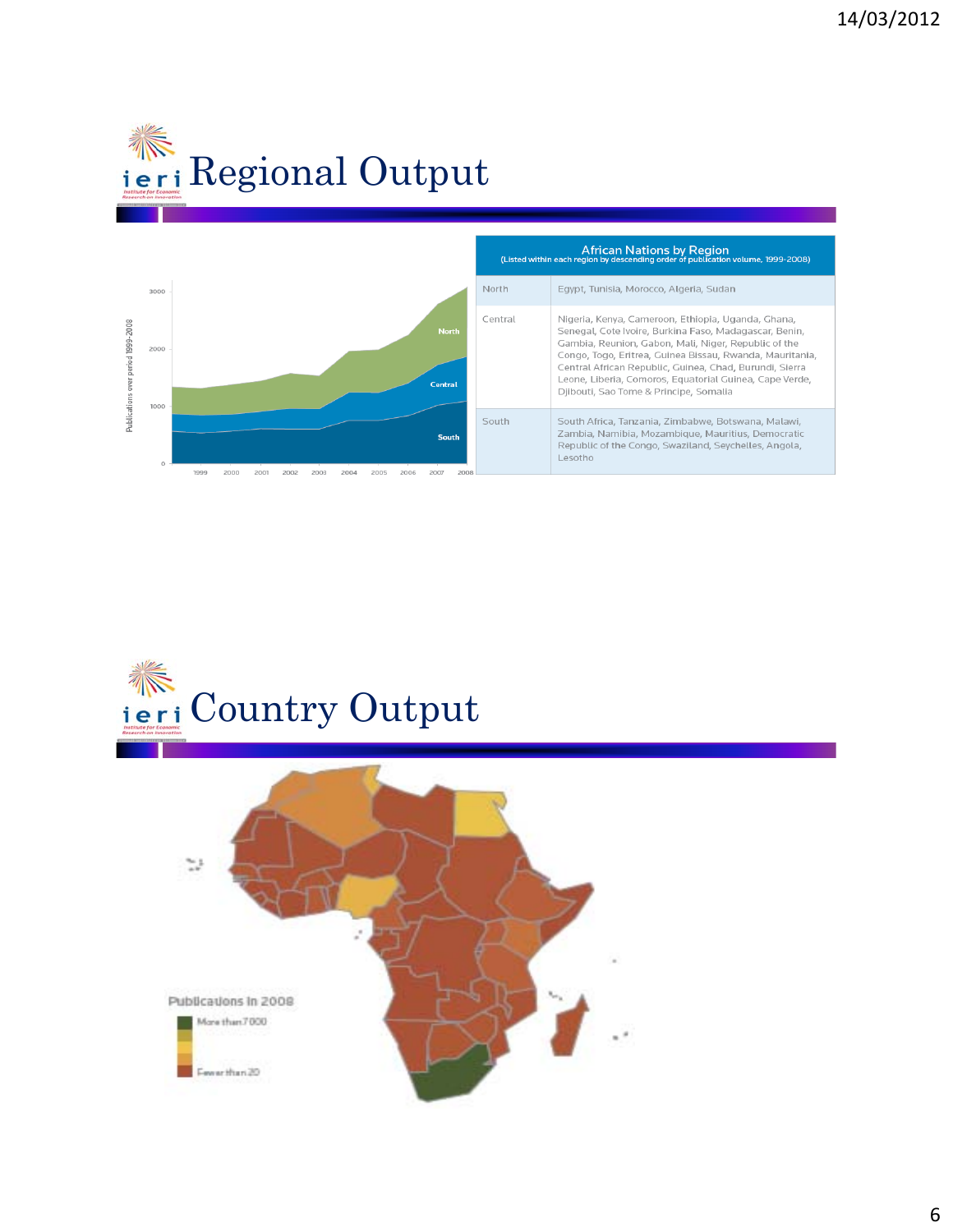



- Integration requires the existence of different reciprocal markets for trade and investment, as well as for the flow of knowledge and human capital, among the prospective partner countries
- Most of African economies remain natural resource trap
- Low diversification of African economies
- Limited opportunities of intra-Africa trade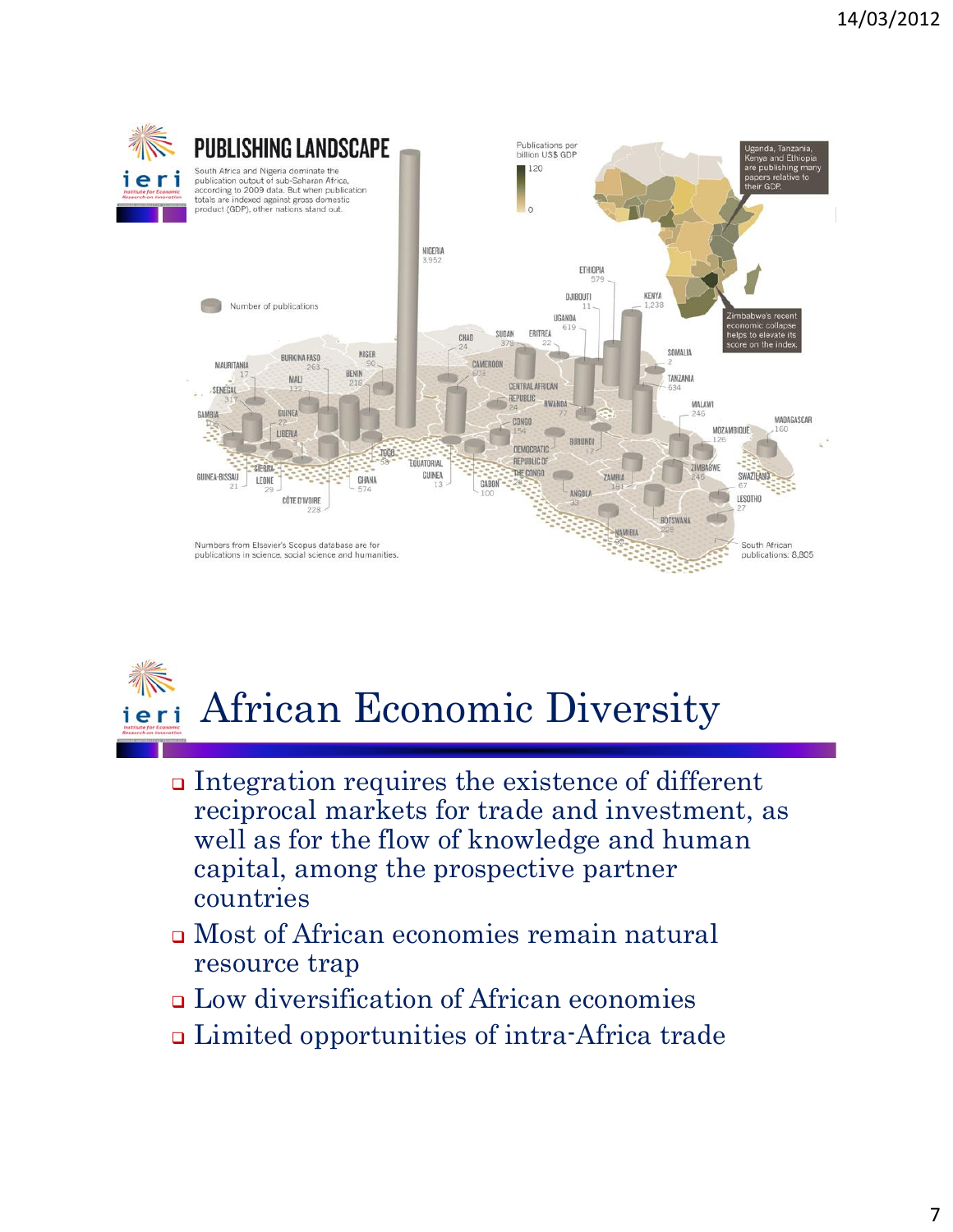

## Sector Share of change in real GDP for Africa, 2002–07; 100% = US\$235 billion

| <b>Sector</b>                  | Percentage                                       |
|--------------------------------|--------------------------------------------------|
| Resources *                    | 24                                               |
| Wholesale and retail           | 13                                               |
| Agriculture                    | 12                                               |
| Transport, communication       | 10                                               |
| Manufacturing                  | 9                                                |
| Financial Intermediation       | 6                                                |
| Public administration          |                                                  |
| Construction                   |                                                  |
| Real estate, business services |                                                  |
| Tourism                        | 2                                                |
| <b>Utilities</b>               | $\mathfrak{D}$                                   |
| Other Services **              | 6                                                |
|                                | Source: McKinsey Global Institute Analysis: 2010 |

# In 2005 dollars.

Government spending from resource-generated revenue contributed an additional eight percentage points.





- Long term structural transformation process
	- appropriate conditions for the development of the broad based human capital base of the economy
	- $\Box$  fiscal and monetary policies become the supporting policy tools
	- development of sound governance
	- $\Box$  healthy and participatory civil society
- fostering of economic, as well as constitutional, democracies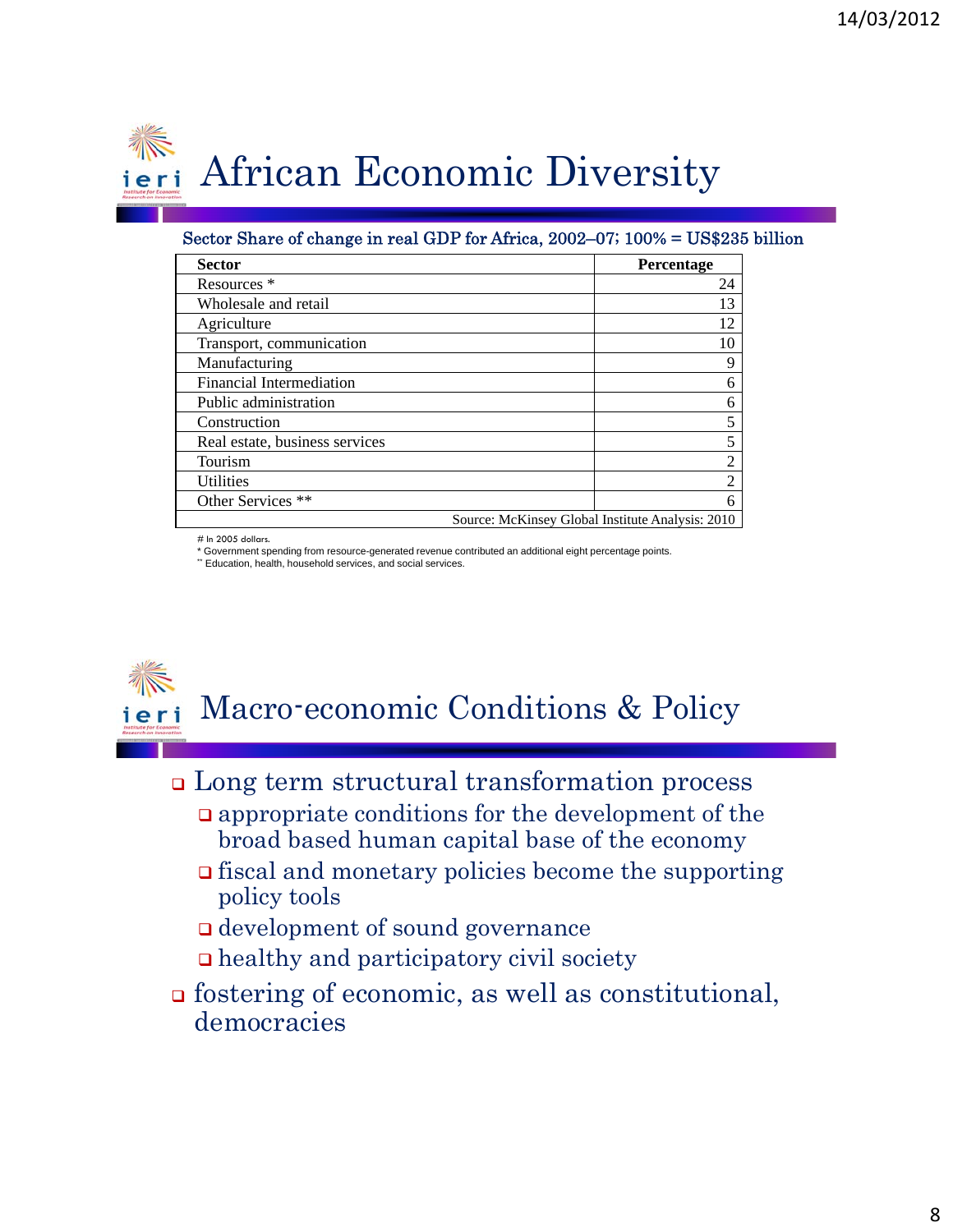

- "big push" theory of economic development
	- balanced growth
		- $\Box$  the interdependence of sectors, especially in terms of consumption power, within a closed economy framework
	- unbalanced growth
		- priorities assigned on the basis of industrial linkages and potential spill-over and multiplier effects
- Picking / Selecting Winners Can we predict future states on the basis of current ones?
- "imagining the future" Science and Technology Foresight



- … growth has mostly not been the rapid, sustained and inclusive growth that is key to lifting people out of poverty.
	- **Exercise** Economic growth has been robust largely in countries with enclave resources such as oil and minerals. With few exceptions, the fruits of such growth have not been widely shared with the poor.
- … many States have only weak capacity to carry out their basic functions and are not investing sufficiently in key social sectors such as education, health, water and sanitation.
- … HIV/AIDS … aggravated weak economic growth in many countries and is depleting human capital, the very foundation of social development.
- Inequality, Discrimination & Conflict
	- (UNECA, 2010, p. 13)
- We recognize that more attention should be given to Africa, especially those countries most off track to achieve the Millennium Development Goals by 2015. Progress has been made in some African countries, but the situation in others remains a grave concern, not least because the continent is among the hardest hit by the financial and economic crisis. We note that aid to Africa has increased in recent years; however, it still lags behind the commitments that have been made. We therefore strongly call for the delivery of those commitments.

□ High-level Plenary Meeting, General Assembly, United Nations, 64th Session (A/65/L.1)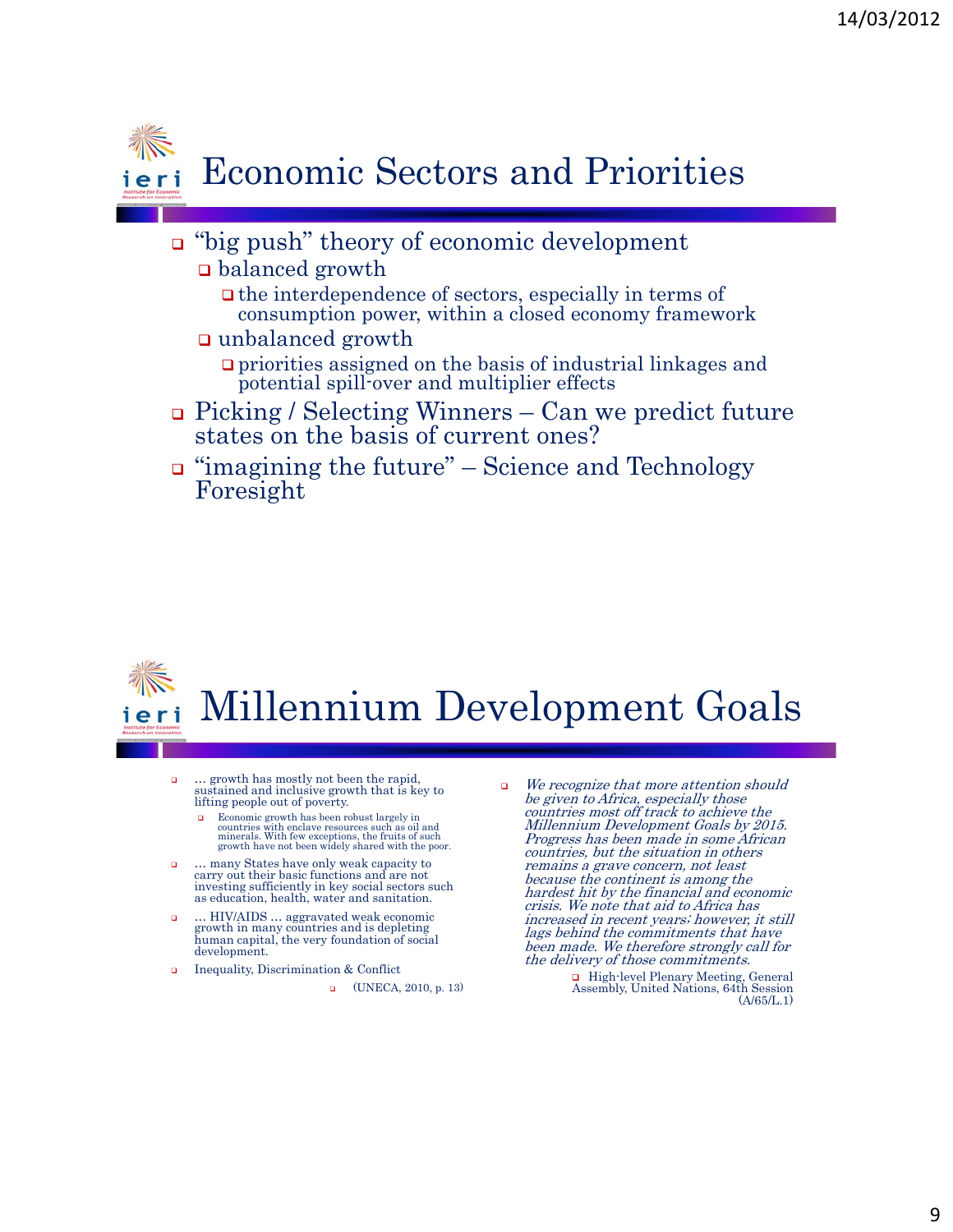

- Poorly developed industrial base, small populations with limited purchasing power and impoverished reproductive basis for human capital development strongly militates against the probabilities of developing sufficient local competences in the *free trade era*
- $\Box$  The continent, as a whole, however has the possibilities for breaking out of the poverty trap, in spite of the formidable political and institutional obstacles on the way to viable integration.
- $\Box$  "the necessary overrides the improbable"

 $\Box$  Muchie et al (2003)



 $\Box$  "Unless we reject the myth of heroic individual entrepreneurs" and help … build institutions and organizations of collective entrepreneurship, we will never see the poor countries grow out of poverty on a sustainable basis"

> Ha-Joon Chang (2010) Poverty, Entrepreneurship, and Development, accessed at: http://www.wider.unu.edu/publications/newsletter/articles-2010/en\_GB/10-2010-Chang/

- Translating of entrepreneurship into general welfare also requires a comprehensive and effectively enforced regulatory framework
- Solid institutional foundation within which entrepreneurship can be leveraged to stimulate the type of industrialisation process required for structural transformation and development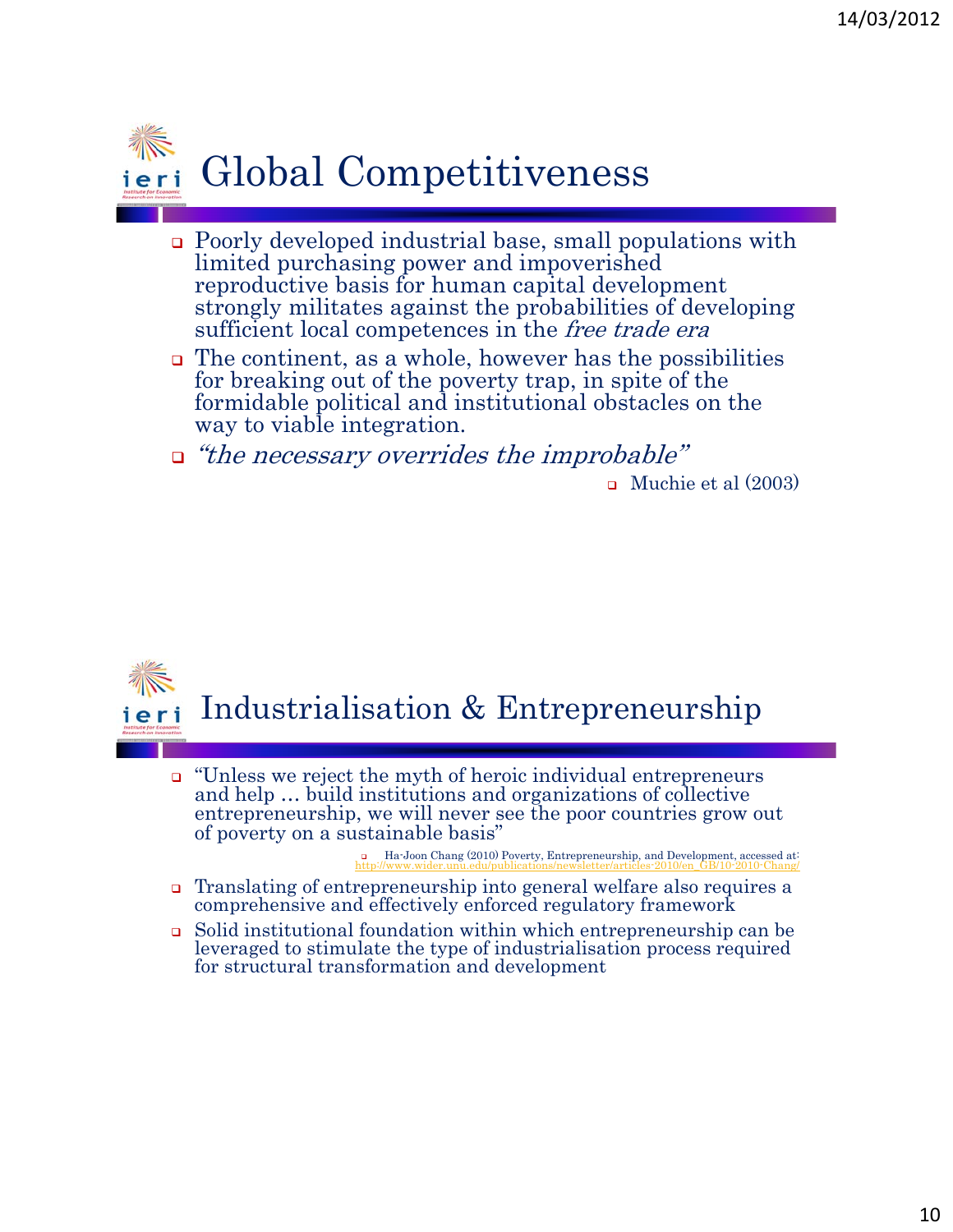

- Continental-scale 'imagined' community
	- Improved mobility of people and resources
	- Institutional Convergences [Legal] Ecological, Financial, Industrial, Trade & Labour
	- North-South Divide
	- Multiplicity, Duplicity and Detachment from Evidence
- Viability & Sustainability



Path dependencies and trajectories

- □ *Creative Destruction*
- Improving Institutions
	- Broadly Participative
	- Transparent
	- Universal Access
- Innovation Systems
	- Policy Harmonisation & Coordination